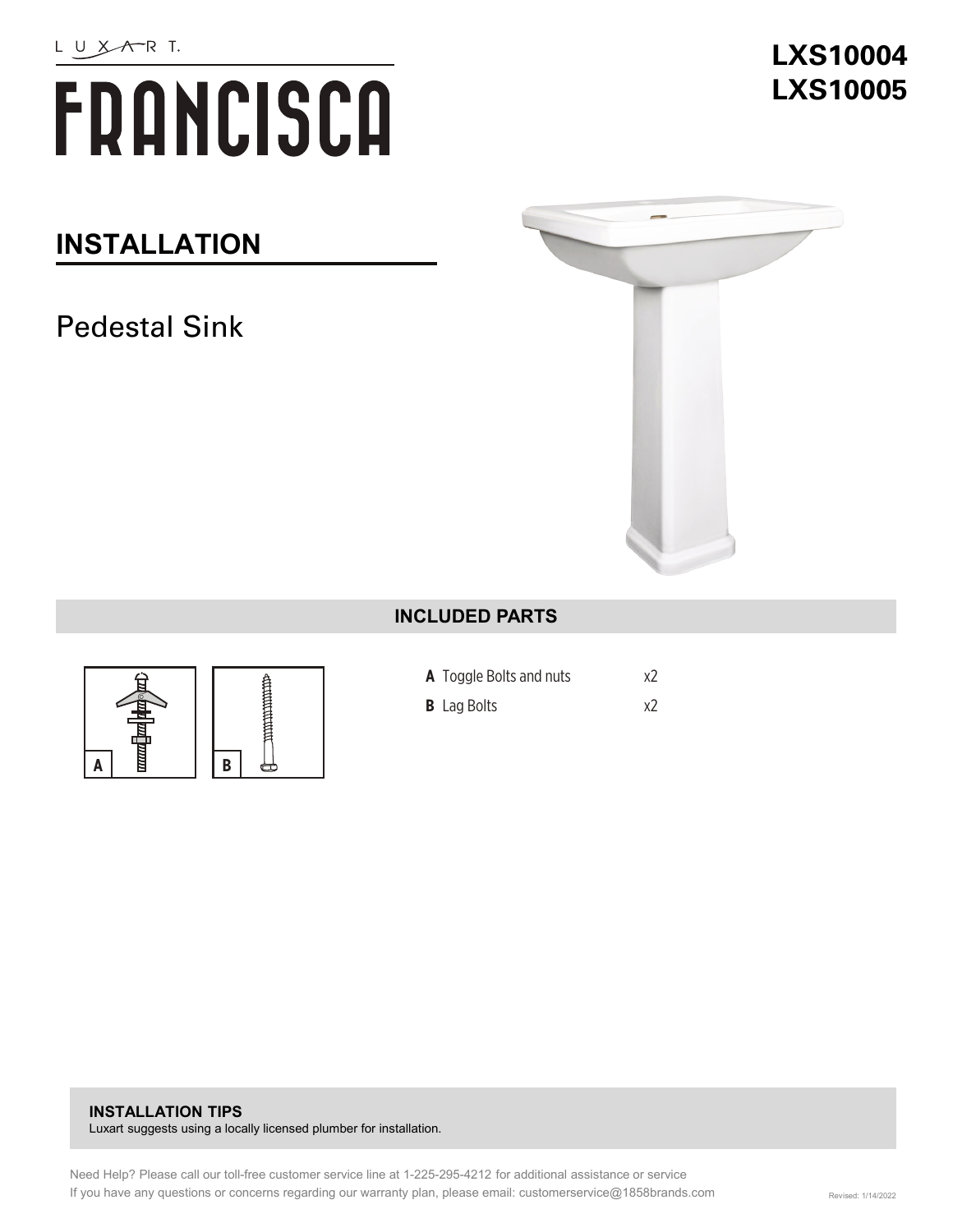# **LXS10004 LXS10005**

#### **Installation**

- 1. Shut off the water supply then disconnect and drain the water supply lines.
- 2. Locate proper position for pedestal lavatory. Make sure that you have access to all plumbing and drain fittings, door clearance and any other obstructions.
- 3. Place pedestal basin on the pedestal leg and move into the desired position against the wall. Make sure that the pedestal basin is leveled on the pedestal leg. With a pencil, mark the location of the pedestal basin support holes on the wall **(FIGURE 1A & 1B).**
- 4. On the marked location on the wall, drill holes with a ⅝" drill bit if the pedestal will not be attached onto a stud. If the pedestal will be mounted onto a stud, then drill holes with a  $\frac{1}{8}$ " drill bit.
- 5. Carefully remove pedestal basin from pedestal leg and install faucet and pop-up assembly (not included) as per the manufacturer's installation instructions.
- 6. If installing directly onto the wall without a stud, use toggle bolts. Push toggle bolts through the backside of the pedestal basin. Place rubber washer, steel washer and hex nut loosely on the end of the bolt (in this direct order). Then place the pedestal basin on the pedestal leg. Place the complete unit into the desired position on the wall at the same time pushing the toggle bolts through the predrilled holes on the wall **(FIGURE 2A).**

#### **OR**

If installing directly onto a stud, use lag screws. Place the pedestal basin on the pedestal leg. Then place the complete unit in the desired position on the wall. Place metal washer and rubber washer onto the lag screw (in this direct order) and at the same time fastening the pedestal basin directly onto the stud by screwing the lag screw into the stud **(FIGURE 2B).**







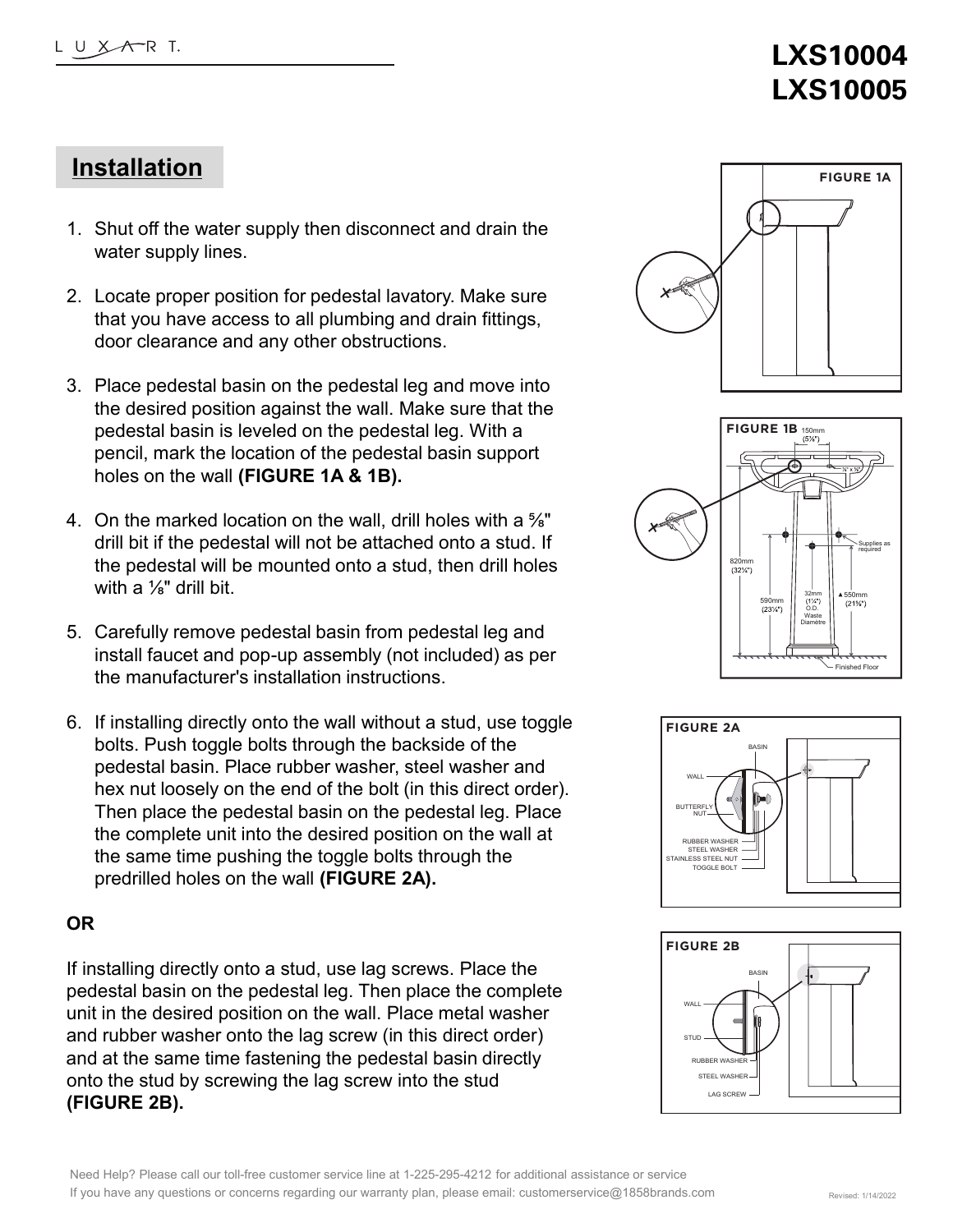## **LXS10004 LXS10005**

#### **Installation**

7. Tighten lag screw (stud application) or toggle bolt (wall application) until pedestal basin is snug against the wall.

**Caution:** Do not over tighten as this could break the porcelain.

**Note:** Pedestal leg should be supporting the pedestal top, since mounting lips are not designed to hold the weight of the pedestal top.

- 8. Apply a neat bead of bathroom silicone or caulking around the edge of pedestal basin and where the basin contacts the wall and where the pedestal basin connects onto the pedestal leg. Check for leaks **(FIGURE 3).**
- 9. Complete any final plumbing connections, such as the lavatory supply kit, as per manufacturer's instructions.